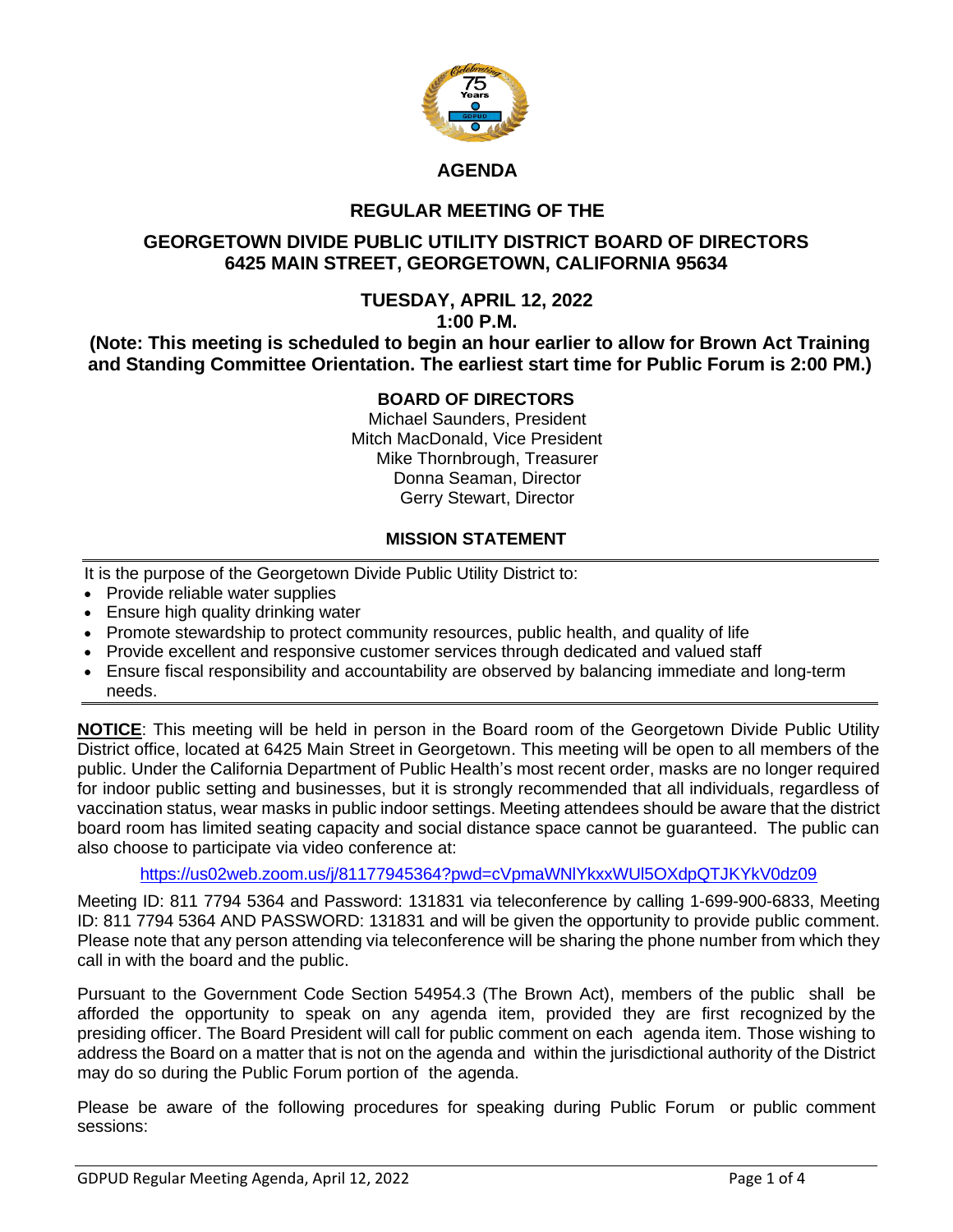- 1. Please use the raise your hand feature when you wish to address the Board or, if participating via teleconference, dial \*9 to indicate you would like to speak. The President will call upon you by addressing you by the name or phone number indicated.
- 2. Comments are to be directed only to the Board.
- 3. The Board will not entertain outbursts from the audience.
- 4. There is a three-minute time limit per speaker.
- 5. The Board is not permitted to take action on items addressed under Public Forum.
- 6. Disruptive conduct shall not be permitted.
- 7. Persistence in disruptive conduct shall be grounds for removal of that person's privilege of address.

The Board President is responsible for maintaining an orderly meeting.

**1. CALL TO ORDER, ROLL CALL, AND PLEDGE OF ALLEGIANCE**

### **2. ADOPTION OF AGENDA**

- **3. BROWN ACT TRAINING – Nubia Goldstein, White Brenner, LLP**
- **4. STANDING COMMITTEE ORIENTATION – President Michael Saunders**
- **5. PUBLIC FORUM (ONLY ITEMS THAT ARE NOT ON THE AGENDA)** Note: The earliest start time for this portion of the agenda is 2:00 PM.
- **6. CONSENT CALENDAR** Any member of the public may contact a Board member prior to the meeting to request that an item be pulled from the Consent Calendar
	- **A. Financial Reports**
	- **1. Budget to Actuals Report**
	- **2. Pooled Cash Report**
	- **3. Monthly Check Report – February 2021**
	- **B. Approval of Minutes – Regular Board Meeting of March 8, 2022**
	- **C. Authorize Reimbursements to Directors for Expenses Related to Participation in the 2022 ACWA Spring Conference**

**Possible Action:** Adopt Resolution 2022-XX authorizing reimbursements for expenses related to participation in the 2022 ACWA Spring Conference.

#### **D. Approve 2022 Kids Fishing Derby**

**Possible Action:** Adopt Resolution 2022-XX in support of the 2022 Kids Fishing Derby.

## **7. INFORMATIONAL ITEMS**

- **A. Board Reports**
- **B. Legislative Liaison Report**
- **C. General Manager's Report**
- **D. Operation Manager's Report**
- **E. Water Resources Report**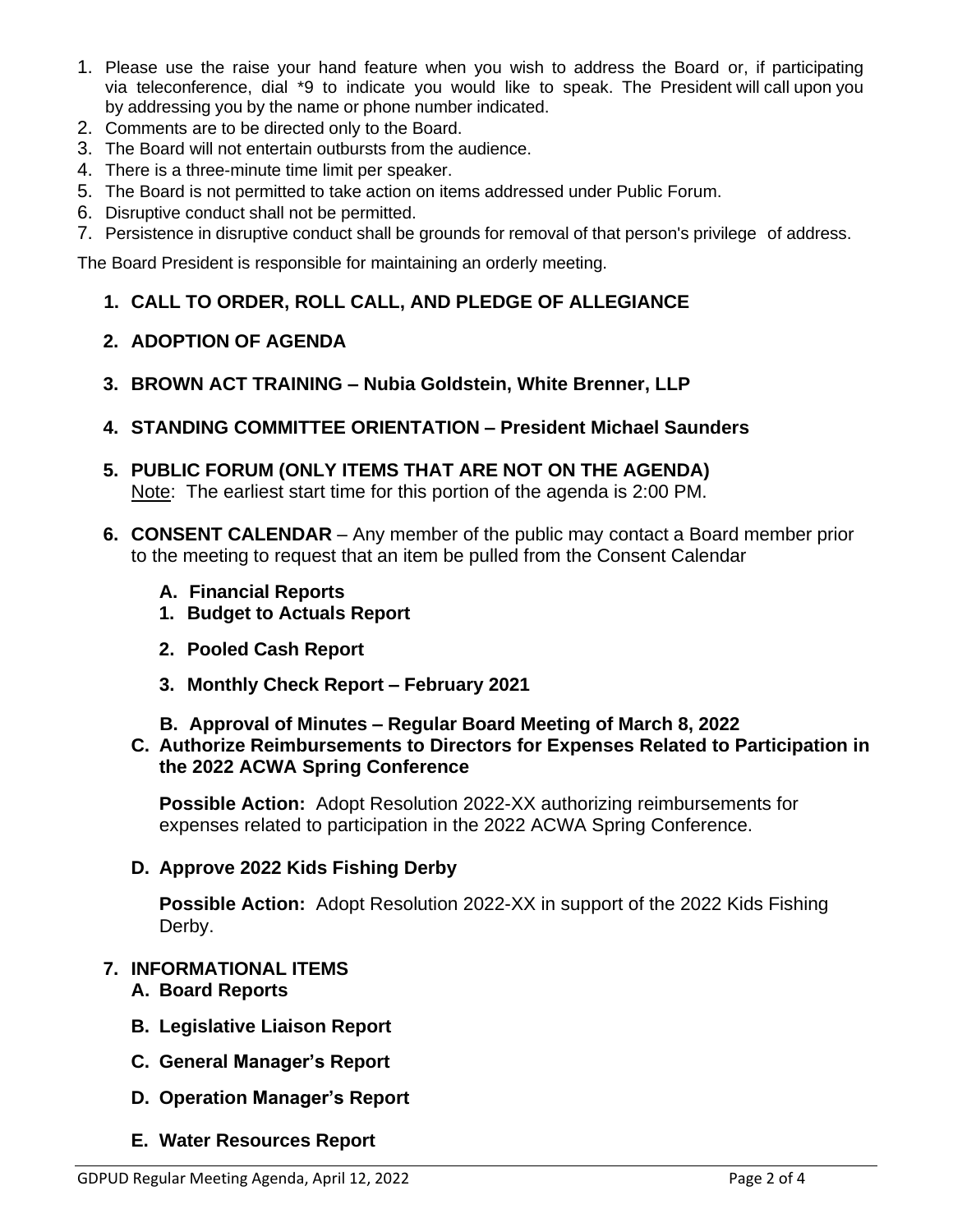### **8. COMMITTEES**

- **A. Finance Committee – Steven Miller, Chair**
- **B. Irrigation Committee – Director Seaman and Director Stewart**
- **C. Ad Hoc Grant Writing Committee – Director Saunders**
- **D. Ad Hoc Committee for Policy Manual – President Saunders and Director Seaman**
- **E. Ad Hoc Committee for the Audit Committee – Director Saunders and Director Thornbrough.**
- **F. Ad Hoc Labor Negotiation Committee – President Saunders and Director Thornbrough**

### **9. OLD BUSINESS**

**A. Consider Amending Policy No. 2021-1012 Role and Responsibilities of the Finance Committee, Membership Section**

**Possible Action:** Adopt Resolution 2022-XX approving an amendment to Policy No. 2021-1012 on the number of public members.

#### **10. NEW BUSINESS**

**A. Receive Proposed FY 2022-2023 Operating/Capital Improvement Plan Budgets and Finance Committee Recommendations**

### **1. Proposed FY 2022-2023 Operating Budget**

- **2. Proposed FY 2022-2023 Update to the Five-Year CIP Budget Possible Action:** Receive proposed budgets and provide Staff direction.
- **B. Consider Approving Annual Fund Transfer Possible Action:** Adopt Resolution 2022-XX approving the annual fund transfer.
- **C. Consider Declaration of Projected Water Year Possible Action:** Adopt Resolution 2022-XX declaring the projected water year.

### **D. Consider Applications for the 2022 Irrigation Season Possible Action:** Adopt Resolution 2022-XX approving applications for the 2022 irrigation season.

**E. Consider Approval of Request for Proposal for ALT (Auburn Lake Trails) Paving Project** 

**Possible Action:** Adopt Resolution 2022-XX authorizing the General Manager to issue an RFP for the ALT Paving Project.

**F. Consider Approval of Professional Services Agreement for Asset Management Software**

**Possible Action:** Adopt Resolution 2022-XX authorizing the General Manager to execute a professional services agreement for asset management software.